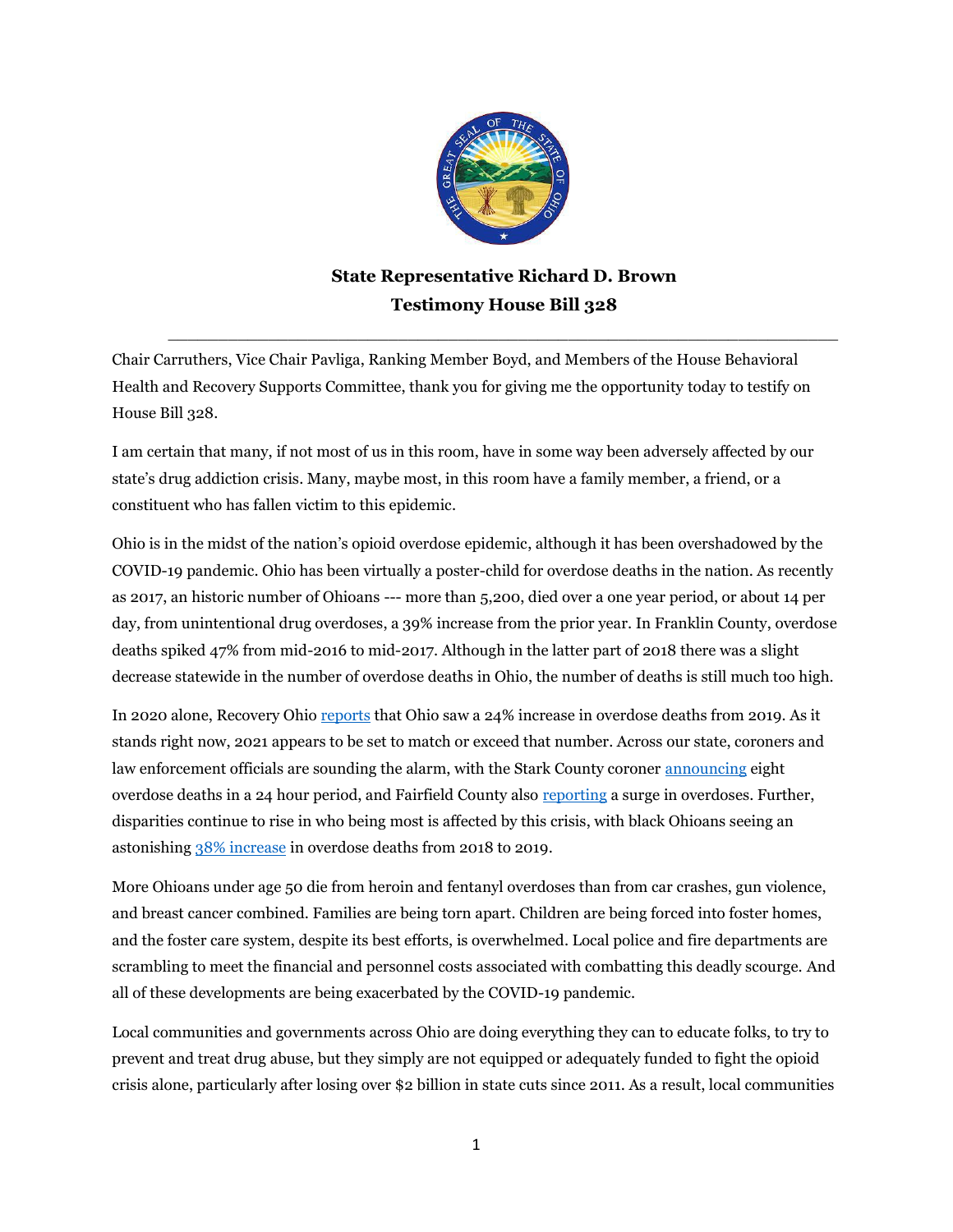around my district and across Ohio are trying new, innovative approaches to address myriad issues that arise from opioid addiction and overdoses. But these local efforts are ad hoc, disjointed, and have proven, on the whole, to be ineffective, with some rare exceptions. More needs to be done, and more can be done, to help Ohio put in place best practices, draw down on critical resources, and equip our first responders, social workers, addiction treatment specialists, and local communities with better tools to take on this crisis. We need a more unified, coordinated, and comprehensive strategy to combat this issue.

In order to assist and strengthen existing efforts in our state, such as the Governor's Recovery Ohio Initiative, and agencies such as the Ohio Department of Health and the Ohio Department of Mental Health and Addiction Services, House Bill 328 will create, within the Governor's Office, the Office of Drug Policy, headed by a cabinet-level Director acting as, in effect, as a Drug Czar, to coordinate and oversee efforts statewide to defeat this drug and addiction crisis. For several years now, various people around Ohio involved in the prevention and treatment of drug addiction and the opioid crisis, and, groups like the Ohio Mayor's Alliance have urged the creation of an office of drug policy headed by one person whose only job and sole purpose is to direct and oversee a statewide unified, comprehensive, strategic effort to beat this crisis. The proposed Office of Drug Policy will do the following:

**1)** Coordinate drug-related efforts from across the state &

local governments;

- **2)** Act as a source of information on innovative new programs which communities are adopting;
- **3)** Act as a source of information on best practices for education, prevention, and treatment;
- **4)** Help to facilitate cooperation between local governments;
- **5)** Seek new sources of funds, through private and public means, for drug prevention and treatment;
- **6)** Review existing agency rules to remove or lessen barriers to treatment;
- **7)** Establish a telephone hotline for community leaders and officials to contact with questions and information; and,
- **8)** Require quarterly public reports to the General Assembly of progress in the opioid fight and challenges remaining.